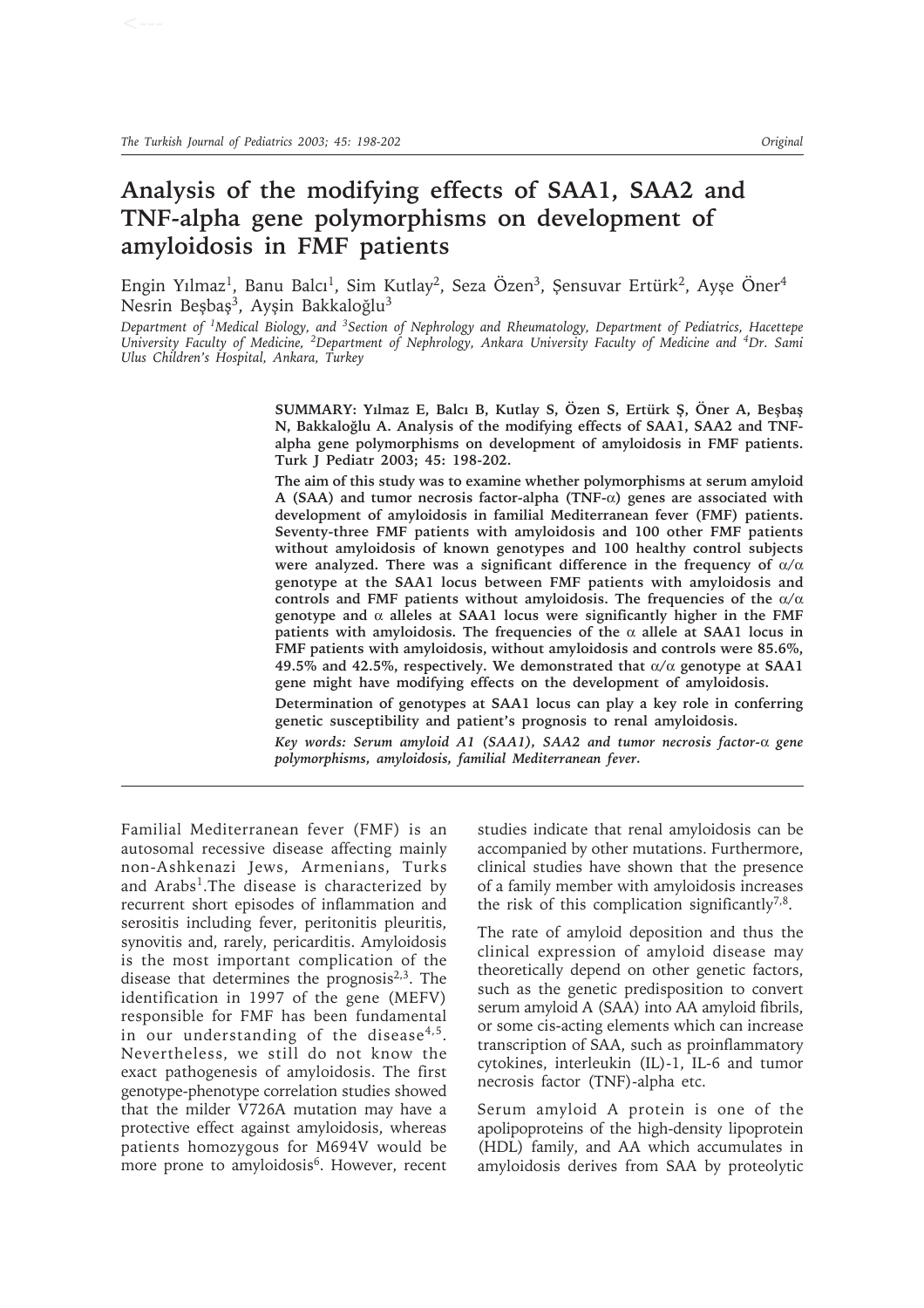cleavage. The factors associated with both the synthesis of SAA and the activity of macrophages in processing SAA to AA make SAA loci a candidate region for amyloid development $9-11$ .

A prolonged high plasma level of SAA in chronic inflammation may lead to the deposition of its degraded products, AA proteins, in tissues. However, a high concentration of SAA is not sufficient for the development of amyloidosis $10$ . Recent studies have focused on the polymorphisms of SAA as a genetic risk factor for amyloidosis $12$ . Some alleles in the SAA1 gene have been proposed as positive risk factors in white and Japanese rheumatoid arthritis patients<sup>13</sup>.

In this study, SAA and TNF- $\alpha$  gene loci were chosen for the genetic studies of susceptibility to amyloidosis in FMF patients.

#### **Material and Methods**

#### *Patients*

Of more than 500 patients with FMF seen in our outpatient clinic, we chose 173 cases. These 173 FMF patients were divided into two groups according to the presence  $(n=73)$  or absence  $(n=100)$  of renal amyloidosis. One hundred healthy individuals were included in the study as the control population. All the patients were diagnosed as having FMF based on the following criteria: recurrent attacks of fever with peritonitis, pleuritis or synovitis, favorable response to colchicine, and/or family history of FMF in a first-degree relative. The diagnosis of AA-amyloidosis had been confirmed histologi-cally by staining renal biopsies with Congo red, daylon and anti-amyloid A antibody. At presentation, 16.4% of FMF patients with amyloidosis had proteinuria, 77.0% had nephrotic syndrome and 6.7% had already developed chronic renal failure. Mutation analysis was performed in all FMF patients. Informed consent was received from the patients and control group prior to the study.

### **Molecular Genetic Analysis**

#### *Detection of MEFV gene mutations*

Genomic DNA was isolated from peripheral leukocytes using standard procedures. The hot spot exon 10, which harbors 18 mutations of the MEFV gene, was first analyzed by denaturing gradient gel electrophoresis  $(DGGE)^{14}$ . According to the band pattern, subsequent analysis was done by restriction endonuclease enzyme digestion. Furthermore, E148Q muta-tion in exon 2 was analyzed by restriction endonuclease enzyme BstNI digestion.

# *Analysis of Polymorphisms in SAA1, SAA2 and TNF-alpha Genes*

The SAA1α, SAA1β and SAA1γ isoforms are encoded by the V52-A57, A52-V57 and A52- A57 SAA1 alleles, respectively. The SAA2α and SAA2β isoforms are encoded by H71 and R71 SAA2 alleles, respectively<sup>11</sup>. TNF- $\alpha$  308 G->A polymorphism exists in the promoter region of the gene<sup>15</sup>. The polymerase chain reaction (PCR) products from the SAA1 gene



**Fig. 1.** Polymerase chain reaction-restriction fragment length polymorphism (PCR-RFLP) analysis of SAA1, SAA2 and TNF-α gene polymorphisms. The PCR

- products of these genes were digested with different restriction enzymes as follows:
- a and b: BcI I and Ban I digestion of SAA1 gene. DNA samples 1,2,9  $α/α$ ; 3,4,5,8,12  $α/β$ ; 6,7,10,11  $β/β$ genotype.
- c: Nco I digestion of SAA2 gene. DNA samples 1,2,3,5,7 α/β; 4,6 α/α genotype.
- d: Nco I digestion of TNF-α gene. DNA samples 1,2,4,5,6, G/G; 3, G/A genotype.
- N: Non-digested PCR products.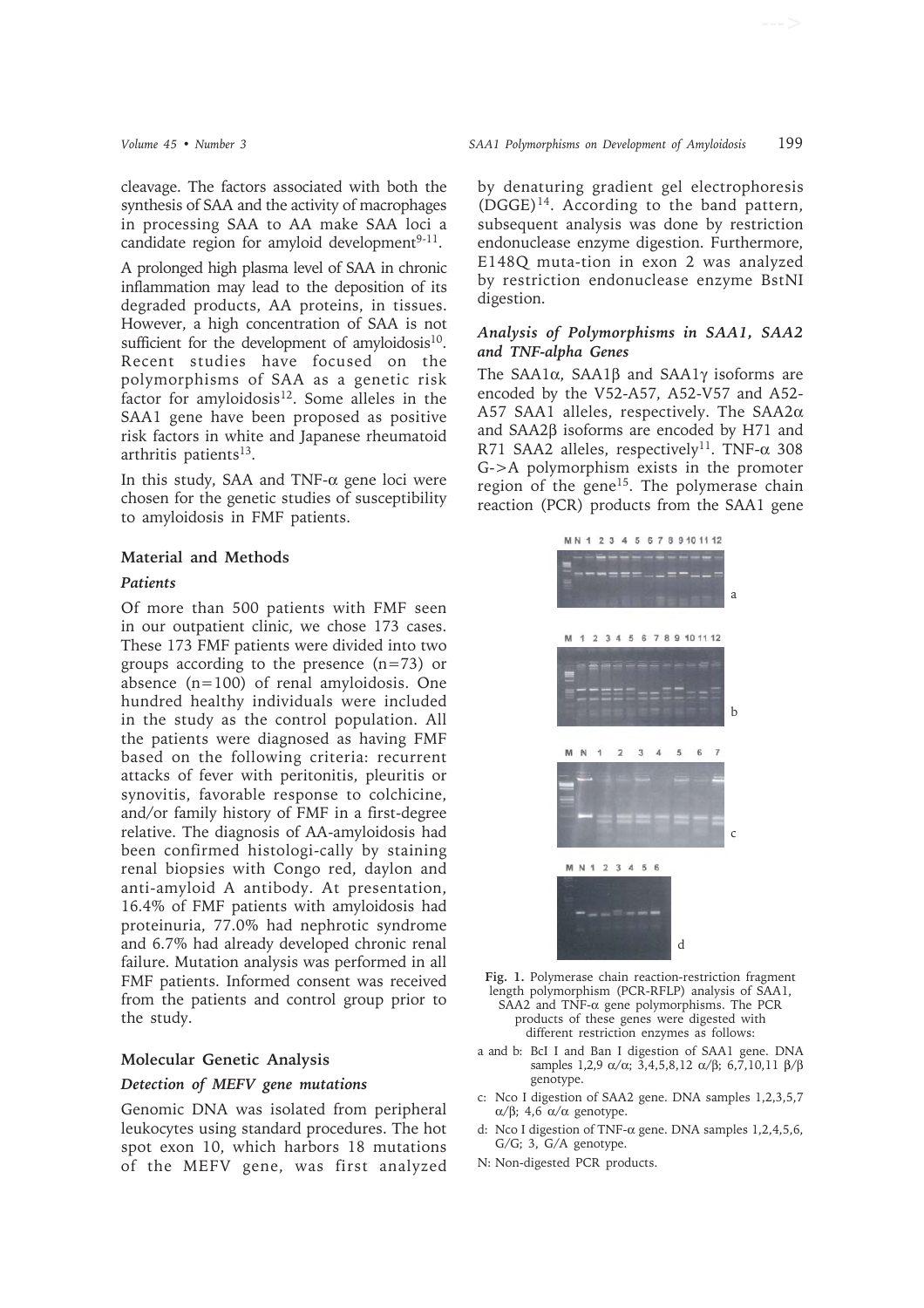were digested with BcI I and Ban I restriction enzyme to detect  $\alpha$ ,  $\beta$ , and  $\gamma$  alleles (Fig. 1). The genotypes at the SAA2 and TNF- $\alpha$  gene were determined by Nco I restriction enzyme digestion (Fig. 1).

# *Statistical Analysis*

The allele and genotype frequencies were determined both in the FMF patient groups and controls. The results were compared with the values predicted by the Hardy-Weinberg equilibrium by means of the  $\chi$ 2 test.

# **Results**

Mutation analysis showed that the most common mutation was M694V (62.2%) in FMF patients with amyloidosis. Other mutations accounted for a further 20.5% of the alleles:

M680I (13.7%), V726A (6.2%) and E148Q (0.66%) In 25 alleles (17.1%) no mutation could be detected.

The frequency of the  $\alpha/\alpha$  genotype in SAA1 gene was significantly higher in the FMF patients with amyloidosis (P≤0.001) compared with the FMF patients without amyloidosis and healthy control subjects (Table I).

SAA1 genotypes were compared among different MEFV genotypes and the distribution is given in Table II. SAA1  $\alpha/\alpha$  genotype frequency was observed to be distributed among various MEFV genotypes in FMF patients with amyloidosis with different frequencies. However, other SAA1 genotypes were either low or absent in the various MEFV genotypes. In FMF patients without amyloidosis different SAA1 genotypes were randomly distributed, as seen in Table III.

**Table I.** Comparison of the Numbers and Frequencies of the Genotype and Alleles at the SAA1 Locus in FMF Patients with and Without Amyloidosis and in Healthy Control Subjects

|                             | FMF patients with amyloidosis<br>$(n=73)$ | FMF patients without amyloidosis<br>$(n=100)$ | Healthy controls<br>$(n=100)$ |
|-----------------------------|-------------------------------------------|-----------------------------------------------|-------------------------------|
| Genotype at SAA1 locus      |                                           |                                               |                               |
| $\alpha/\alpha$             | 54 (73.97)                                | 27 (27.0)                                     | 19 (19.00)                    |
| $\alpha/\beta$              | 16 (21.91)                                | 42 (42.0)                                     | 43 (43.00)                    |
| $\alpha/\gamma$             | 1(1.36)                                   | 3(3.00)                                       | 4(4.00)                       |
|                             | 1(1.36)                                   | 22(22.0)                                      | 25 (25.00)                    |
| $\frac{\beta}{\beta}\gamma$ | 1(1.36)                                   | 5(5.00)                                       | 9(9.00)                       |
| $\gamma/\gamma$             | 0(0.00)                                   | 1(1.00)                                       | 0(0.00)                       |
| Allele at SAA1 locus        |                                           |                                               |                               |
| $\alpha$                    | 125 (85.61)                               | 99 (49.5)                                     | 85 (42.5)                     |
| $\beta$                     | 19 (13.01)                                | 87 (43.5)                                     | 92 (46.0)                     |
| γ                           | 2(1.40)                                   | 10(5.00)                                      | 13 (6.50)                     |

 $\chi^2$ =65.16.

p=0.000.

FMF : familial Mediterranean fever.

SAA1: serum amyloid A1.

|             | $\alpha/\alpha$ | $\alpha/\beta$  | $\alpha/\gamma$ | $\beta/\beta$ | $\beta/\gamma$ | $\gamma/\gamma$ |
|-------------|-----------------|-----------------|-----------------|---------------|----------------|-----------------|
| M694V/M694V | 28/37 (75.67)   | 7/37(18.91)     | 1/37(2.70)      |               | 1/37(2.70)     |                 |
| M694V/M680I | 5/7(71.42)      | 2/7(28.85)      |                 |               |                |                 |
| M694V/V726A | $6/6$ (100.00)  |                 |                 |               |                |                 |
| M680I/M680I | $4/5$ (80.00)   | 1/5(20.00)      |                 |               |                |                 |
| M680I/V726A | $1/1$ (100.00)  |                 |                 |               |                |                 |
| M680I/E148Q |                 | $1/1$ (100.00)  |                 |               |                |                 |
| M694V/other | $2/3$ (66.66)   | $1/3$ $(33.33)$ |                 |               |                |                 |
| M680I/other | $1/1$ (100.00)  |                 |                 |               |                |                 |
| V726A/other | $1/1$ (100.00)  |                 |                 |               |                |                 |
| Other/other | 6/11(54.54)     | $4/11$ (36.36)  |                 | 1/11(9.09)    |                |                 |

**Table II.** Genotype Distribution at SAA1 Locus in FMF Patients with Amyloidosis

FMF : familial Mediterranean fever.

SAA1: serum amyloid A1.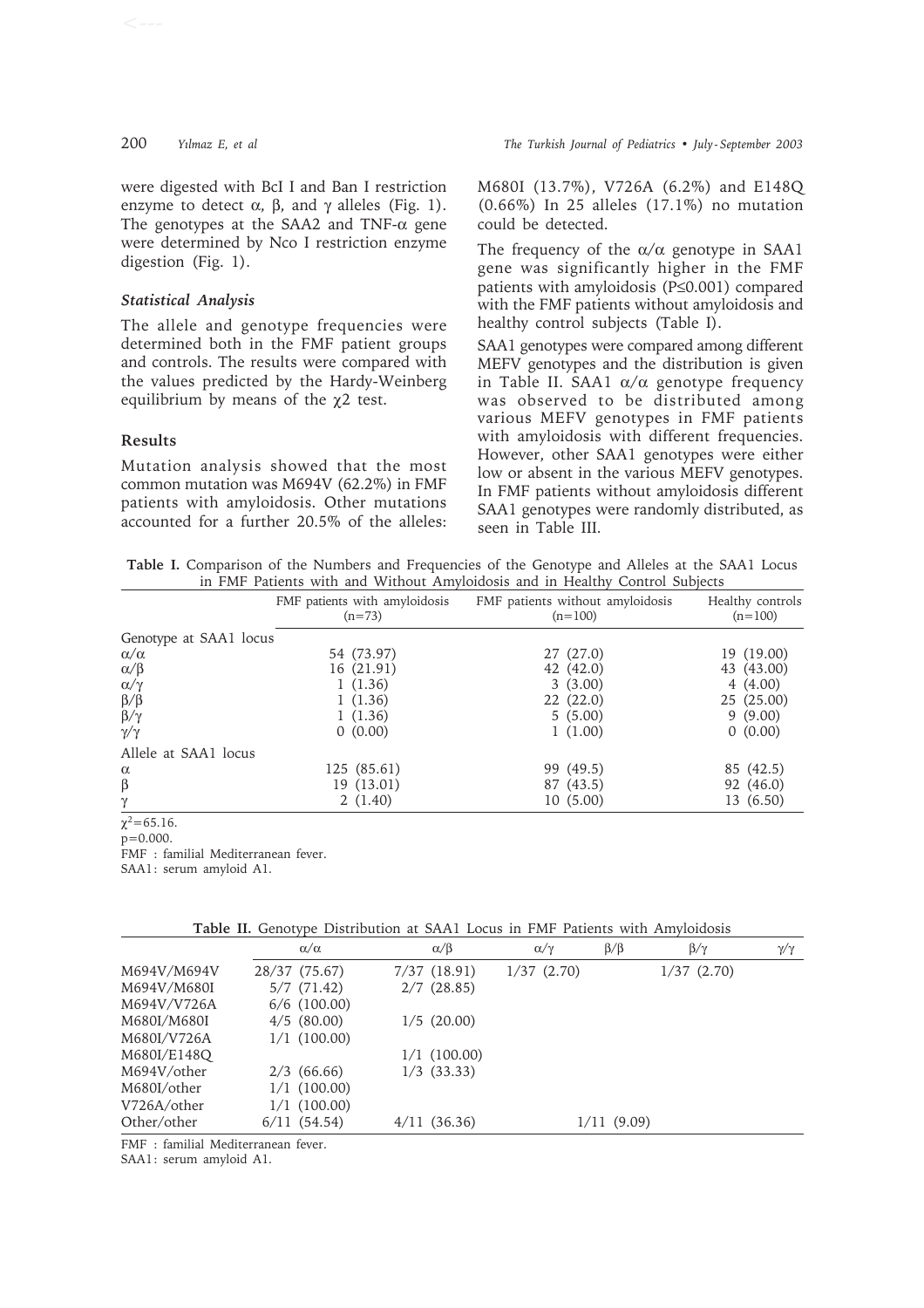| Table III. Genotype Distribution at Drutt Locus in Finit Fatients with Tunyloidosis |                                      |                            |                 |                                      |                              |                 |
|-------------------------------------------------------------------------------------|--------------------------------------|----------------------------|-----------------|--------------------------------------|------------------------------|-----------------|
|                                                                                     | $\alpha/\alpha$                      | $\alpha/\beta$             | $\alpha/\gamma$ | $\beta/\beta$                        | $\beta/\gamma$               | $\gamma/\gamma$ |
| $M694V/M694V n=40$<br>(2.50)                                                        | 9/40(22.50)                          | 17/40 (42.50)              | $1/40$ $(2.50)$ | $10/40$ $(25.00)$                    | 2/40(5.00)                   | 1/40            |
| $M680$ IV/M680I n=10<br>$E148Q/E148Q n=10$                                          | $3/10$ (30.00)<br>4/10(40.00)        | 4/10(40.00)<br>4/10(40.00) | 1/10(10.00)     | $3/10$ (30.00)<br>1/10(10.00)        |                              |                 |
| $M694V/M680I n=20$<br>$M694V/V726A n=20$                                            | $7/20$ $(35.00)$<br>$4/20$ $(20.00)$ | 9/20(45.00)<br>8/20(40.00) | 1/20(5.00)      | $3/20$ $(15.00)$<br>$5/20$ $(25.00)$ | 1/20(5.00)<br>$2/20$ (10.00) |                 |

**Table III.** Genotype Distribution at SAA1 Locus in FMF Patients with Amyloidosis

**Table IV.** Comparison of the Numbers and Frequencies of the Genotype and Alleles at the SAA2 and TNF-α Locus in FMF Patients with and without Amyloidosis and in Healthy Controls

|                                 | FMF patients with amyloidosis<br>$(n=73)$ | FMF patients without amyloidosis<br>$(n=100)$ | Healthy controls<br>$(n=100)$ |
|---------------------------------|-------------------------------------------|-----------------------------------------------|-------------------------------|
| Genotype at SAA2 locus          |                                           |                                               |                               |
| $\alpha/\alpha$                 | 60 (82.19)                                | 75 (75.00)                                    | 73 (73.00)                    |
| $\alpha/\beta$                  | 11 (15.06)                                | 23 (23.00)                                    | 24 (24.00)                    |
| $\beta/\beta$                   | 2(2.73)                                   | 2(2.00)                                       | 3(3.00)                       |
| Genotype at TNF- $\alpha$ locus |                                           |                                               |                               |
| G/G                             | 61 (83.50)                                | 91 (91.00)                                    | 89 (89.00)                    |
| G/A                             | 12 (16.40)                                | 8(8.00)                                       | 11 (11.00)                    |
| A/A                             |                                           |                                               |                               |

 $\chi^2$ =2.52, p=0.642 for genotypes at SAA2 locus.

 $\chi^2$ =2.93, p=0.231 for genotypes at TNF- $\alpha$  locus.

FMF: familial Mediterranean fever, SAA2: serum amyloid A2, TNF-α: tumor necrosis factor-alpha.

The frequencies of the genotypes at the SAA2 and TNF- $\alpha$  genes in FMF patients with and without amyloidosis and healthy control subjects are given in Table IV.

There were no significant differences in the frequencies of SAA2 and TNF-α alleles in these groups.

### **Discussion**

In most Mendelian disorders, it is now well established that individuals with identical mutations may differ clinically. These observations reflect the existence of additional environmental factors or genes that contribute to the disease phenotypes. In the case of FMF the variable risk for patients carrying the same MEFV gene mutations to develop amyloidosis strongly suggests a role for other genetic and/or environmental factors. These candidate modifiers of genetic origin in FMFassociated renal amyloidosis would include factors that participate in amyloid deposits. We therefore investigated the genes encoding the major acute-phase serum amyloid SAA1 and SAA2 proteins, which are precursors of the amyloid A proteins presently found in AA secondary amyloidosis. In this study we focused on these genetic factors that may have

a role in the development of amyloidosis by comparing the genotypes at SAA1, SAA2 and TNF- $\alpha$  genes in a group of 73 FMF patients with amyloidosis, 100 FMF patients without amyloidosis and 100 healthy controls. One conclusion of this study concerned the MEFV gene mutation frequencies in FMF patients with amyloidosis. When we compared the distribution of the MEFV gene mutations in the FMF patients with amyloidosis in this study with FMF patients without amyloidosis of our previous study<sup>16</sup>, the frequency of the M694V homozygosity was higher in the FMF patients with amyloidosis (50.7%) than that observed in the group of FMF patients without amyloidosis (36.2%). (p≤0.001). In contrast, there was no significant difference in the frequency of the other most common MEFV genotypes.

The second observation of this study was that the genotypes at SAA1 gene were related to the development of renal AA-amyloidosis. The frequency of the patients homozygous for SAA1  $\alpha/\alpha$  was much higher in the renal AA group than in the non-renal AA and healthy control groups.

When we compare the  $\alpha/\alpha$  genotype at SAA1 locus with the genotypes at MEFV gene of FMF patients with amyloidosis, we can see